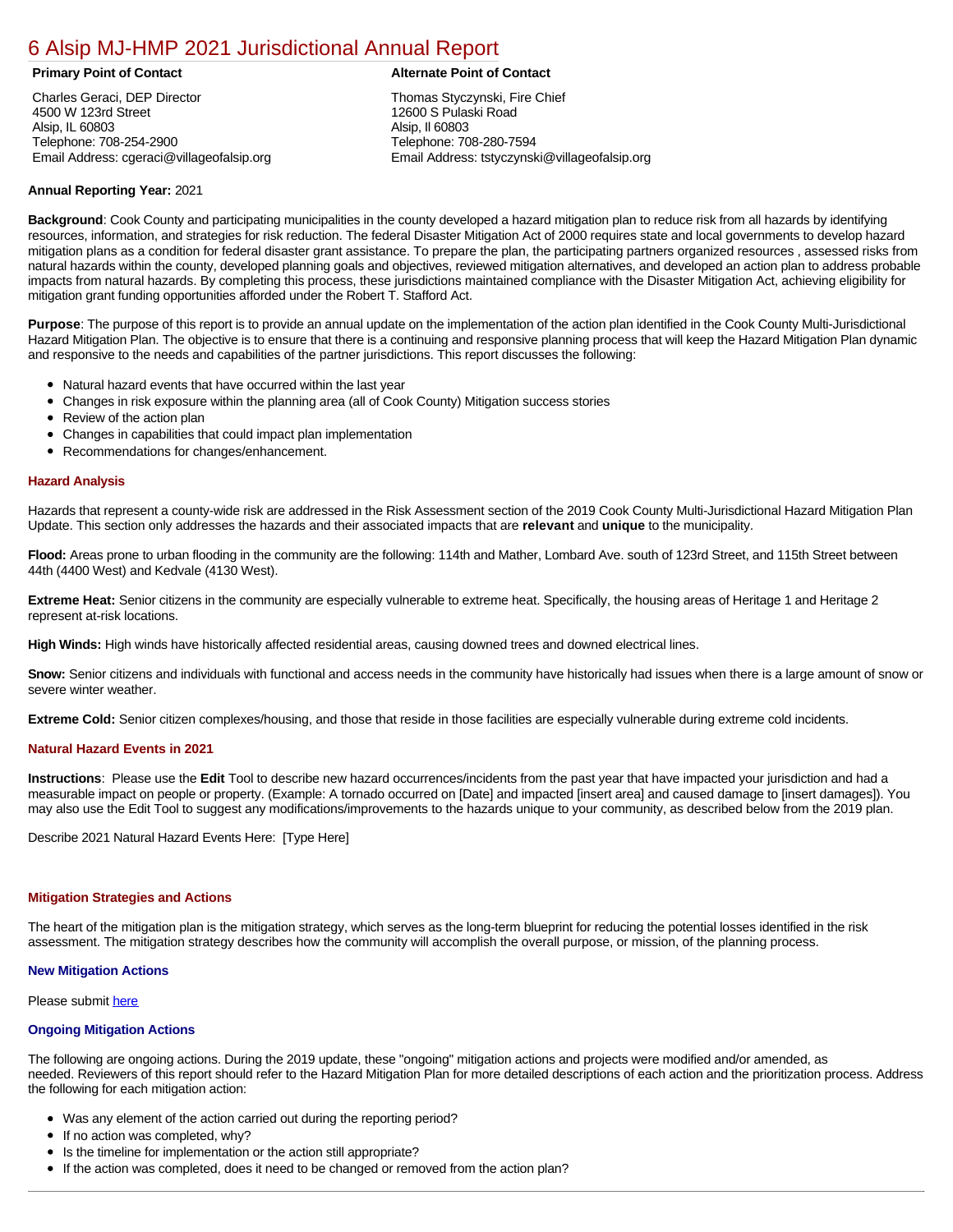| TABLE: HAZARD MITIGATION ACTION PLAN MATRIX                                                                                                                                                                                                                                                                                                                                        |                                                                                                                                                                                                                         |             |                                                                                 |                                                                                |                                                                                                                                   |                          |                                                                              |                                                            |  |  |  |  |  |  |
|------------------------------------------------------------------------------------------------------------------------------------------------------------------------------------------------------------------------------------------------------------------------------------------------------------------------------------------------------------------------------------|-------------------------------------------------------------------------------------------------------------------------------------------------------------------------------------------------------------------------|-------------|---------------------------------------------------------------------------------|--------------------------------------------------------------------------------|-----------------------------------------------------------------------------------------------------------------------------------|--------------------------|------------------------------------------------------------------------------|------------------------------------------------------------|--|--|--|--|--|--|
| <b>Completion status legend:</b><br>$O =$ Action Ongoing toward Completion<br>$N = New$<br>$R =$ Want Removed from Annex $X =$ No Action Taken<br>$C = Project Completed$                                                                                                                                                                                                          |                                                                                                                                                                                                                         |             |                                                                                 |                                                                                |                                                                                                                                   |                          |                                                                              |                                                            |  |  |  |  |  |  |
| 2021 Status                                                                                                                                                                                                                                                                                                                                                                        | 2020 Status                                                                                                                                                                                                             | 2019 Status | <b>Hazards</b><br><b>Mitigated</b>                                              | <b>Objectives</b><br>Met                                                       | Lead<br>Agencies                                                                                                                  | <b>Estimated</b><br>Cost | Sources of<br><b>Funding</b>                                                 | <b>Timeline/Projected</b><br><b>Completion Date</b><br>(a) |  |  |  |  |  |  |
|                                                                                                                                                                                                                                                                                                                                                                                    | Action A1.1—Where appropriate, support retrofitting, purchase, or relocation of structures in hazard-prone areas to prevent future structure damage. Give<br>priority to properties with exposure to repetitive losses. |             |                                                                                 |                                                                                |                                                                                                                                   |                          |                                                                              |                                                            |  |  |  |  |  |  |
| <b>Status Description:</b>                                                                                                                                                                                                                                                                                                                                                         |                                                                                                                                                                                                                         |             |                                                                                 |                                                                                |                                                                                                                                   |                          |                                                                              |                                                            |  |  |  |  |  |  |
| O                                                                                                                                                                                                                                                                                                                                                                                  | $\circ$                                                                                                                                                                                                                 | Ongoing     | All                                                                             | 7, 13                                                                          | Village of Alsip                                                                                                                  | High                     | <b>FEMA Hazard</b><br>Mitigation<br>Grants                                   | Long-term<br>(depending on<br>funding)                     |  |  |  |  |  |  |
| Action A1.2—Continue to support the countywide actions identified in this plan.                                                                                                                                                                                                                                                                                                    |                                                                                                                                                                                                                         |             |                                                                                 |                                                                                |                                                                                                                                   |                          |                                                                              |                                                            |  |  |  |  |  |  |
| <b>Status Description:</b>                                                                                                                                                                                                                                                                                                                                                         |                                                                                                                                                                                                                         |             |                                                                                 |                                                                                |                                                                                                                                   |                          |                                                                              |                                                            |  |  |  |  |  |  |
| O                                                                                                                                                                                                                                                                                                                                                                                  | $\circ$                                                                                                                                                                                                                 | Ongoing     | All                                                                             | All                                                                            | Village of Alsip                                                                                                                  | Low                      | <b>General Fund</b>                                                          | Short and long-term                                        |  |  |  |  |  |  |
| Action A1.3—Actively participate in the plan maintenance strategy identified in this plan.                                                                                                                                                                                                                                                                                         |                                                                                                                                                                                                                         |             |                                                                                 |                                                                                |                                                                                                                                   |                          |                                                                              |                                                            |  |  |  |  |  |  |
| <b>Status Description:</b>                                                                                                                                                                                                                                                                                                                                                         |                                                                                                                                                                                                                         |             |                                                                                 |                                                                                |                                                                                                                                   |                          |                                                                              |                                                            |  |  |  |  |  |  |
| $\circ$                                                                                                                                                                                                                                                                                                                                                                            | $\circ$                                                                                                                                                                                                                 | Ongoing     | All                                                                             | 3, 4, 6                                                                        | DHSEM, Village<br>of Alsip                                                                                                        | Low                      | <b>General Fund</b>                                                          | Short-term                                                 |  |  |  |  |  |  |
|                                                                                                                                                                                                                                                                                                                                                                                    |                                                                                                                                                                                                                         |             |                                                                                 |                                                                                | Action A1.4—Consider participation in incentive-based programs such as the Community Rating System, Tree City, and StormReady.    |                          |                                                                              |                                                            |  |  |  |  |  |  |
| <b>Status Description:</b>                                                                                                                                                                                                                                                                                                                                                         |                                                                                                                                                                                                                         |             |                                                                                 |                                                                                |                                                                                                                                   |                          |                                                                              |                                                            |  |  |  |  |  |  |
| O                                                                                                                                                                                                                                                                                                                                                                                  | $\circ$                                                                                                                                                                                                                 | Ongoing     | All                                                                             | 3, 4, 5, 6, 7, 9,<br>10,11, 13                                                 | Village of Alsip                                                                                                                  | Low                      | <b>General Fund</b>                                                          | Long-term                                                  |  |  |  |  |  |  |
| Action A1.5—Maintain good standing under the National Flood Insurance Program by implementing programs that meet or exceed the minimum NFIP<br>requirements. Such programs include enforcing an adopted flood damage prevention ordinance, participating in floodplain mapping updates, and providing<br>public assistance and information on floodplain requirements and impacts. |                                                                                                                                                                                                                         |             |                                                                                 |                                                                                |                                                                                                                                   |                          |                                                                              |                                                            |  |  |  |  |  |  |
| <b>Status Description:</b>                                                                                                                                                                                                                                                                                                                                                         |                                                                                                                                                                                                                         |             |                                                                                 |                                                                                |                                                                                                                                   |                          |                                                                              |                                                            |  |  |  |  |  |  |
| O                                                                                                                                                                                                                                                                                                                                                                                  | $\circ$                                                                                                                                                                                                                 | Ongoing     | Flooding                                                                        | 4, 6, 9                                                                        | Village of Alsip                                                                                                                  | Low                      | <b>General Fund</b>                                                          | Short-term and<br>ongoing                                  |  |  |  |  |  |  |
|                                                                                                                                                                                                                                                                                                                                                                                    |                                                                                                                                                                                                                         |             |                                                                                 |                                                                                | Action A1.6—Where feasible, implement a program to record high water marks following high-water events.                           |                          |                                                                              |                                                            |  |  |  |  |  |  |
| <b>Status Description:</b>                                                                                                                                                                                                                                                                                                                                                         |                                                                                                                                                                                                                         |             |                                                                                 |                                                                                |                                                                                                                                   |                          |                                                                              |                                                            |  |  |  |  |  |  |
| $\circ$                                                                                                                                                                                                                                                                                                                                                                            | O                                                                                                                                                                                                                       | Ongoing     | Flooding,<br>Severe<br>Weather                                                  | 3, 6, 9                                                                        | Village of Alsip                                                                                                                  | Medium                   | General Fund:<br><b>FEMA</b><br><b>Grant Funds</b><br>(Public<br>Assistance) | Long-term                                                  |  |  |  |  |  |  |
|                                                                                                                                                                                                                                                                                                                                                                                    |                                                                                                                                                                                                                         |             |                                                                                 |                                                                                | Action A1.7-Integrate the hazard mitigation plan into other plans, programs, or resources that dictate land use or redevelopment. |                          |                                                                              |                                                            |  |  |  |  |  |  |
| <b>Status Description:</b>                                                                                                                                                                                                                                                                                                                                                         |                                                                                                                                                                                                                         |             |                                                                                 |                                                                                |                                                                                                                                   |                          |                                                                              |                                                            |  |  |  |  |  |  |
| O                                                                                                                                                                                                                                                                                                                                                                                  | $\mathsf O$                                                                                                                                                                                                             | Ongoing     | All                                                                             | 3, 4, 6, 10, 13                                                                | Robinson<br>Engineering                                                                                                           | Low                      | <b>General Fund</b>                                                          | Short-term                                                 |  |  |  |  |  |  |
|                                                                                                                                                                                                                                                                                                                                                                                    | Action A1.8-Reinforce lifting stations.                                                                                                                                                                                 |             |                                                                                 |                                                                                |                                                                                                                                   |                          |                                                                              |                                                            |  |  |  |  |  |  |
| <b>Status Description:</b>                                                                                                                                                                                                                                                                                                                                                         |                                                                                                                                                                                                                         |             |                                                                                 |                                                                                |                                                                                                                                   |                          |                                                                              |                                                            |  |  |  |  |  |  |
| $\mathsf O$                                                                                                                                                                                                                                                                                                                                                                        | O                                                                                                                                                                                                                       | Ongoing     | Earthquake,<br>Flood, Severe<br>Weather                                         | 1, 2, 7                                                                        | Village of Alsip                                                                                                                  | \$375,000; High          | Bonds, FEMA<br>Grants                                                        | Short-term                                                 |  |  |  |  |  |  |
|                                                                                                                                                                                                                                                                                                                                                                                    |                                                                                                                                                                                                                         |             |                                                                                 | Action A1.9-Reduce flooding impact between 113th and 114th on Mather Avenue    |                                                                                                                                   |                          |                                                                              |                                                            |  |  |  |  |  |  |
| <b>Status Description:</b>                                                                                                                                                                                                                                                                                                                                                         |                                                                                                                                                                                                                         |             |                                                                                 |                                                                                |                                                                                                                                   |                          |                                                                              |                                                            |  |  |  |  |  |  |
| O                                                                                                                                                                                                                                                                                                                                                                                  | $\circ$                                                                                                                                                                                                                 | New         | All                                                                             | 2, 3, 4, 6, 9                                                                  | Village of Alsip                                                                                                                  | \$120,000;<br>Medium     | General Fund,<br>Possible FEMA<br>Grants                                     | 2021                                                       |  |  |  |  |  |  |
|                                                                                                                                                                                                                                                                                                                                                                                    |                                                                                                                                                                                                                         |             |                                                                                 | Action A1.10-Reduce flooding impact on Lombard Lane just south of 123rd Street |                                                                                                                                   |                          |                                                                              |                                                            |  |  |  |  |  |  |
| <b>Status Description:</b>                                                                                                                                                                                                                                                                                                                                                         |                                                                                                                                                                                                                         |             |                                                                                 |                                                                                |                                                                                                                                   |                          |                                                                              |                                                            |  |  |  |  |  |  |
| O                                                                                                                                                                                                                                                                                                                                                                                  | $\mathsf O$                                                                                                                                                                                                             | New         | All                                                                             | 2, 3, 4, 6, 9                                                                  | Village of Alsip                                                                                                                  | \$175,000;<br>Medium     | General Fund,<br>Possible FEMA<br>Grants                                     | 2021                                                       |  |  |  |  |  |  |
|                                                                                                                                                                                                                                                                                                                                                                                    |                                                                                                                                                                                                                         |             | Action A1.11-Install storm water lift station at 115th Street and Lawler Avenue |                                                                                |                                                                                                                                   |                          |                                                                              |                                                            |  |  |  |  |  |  |